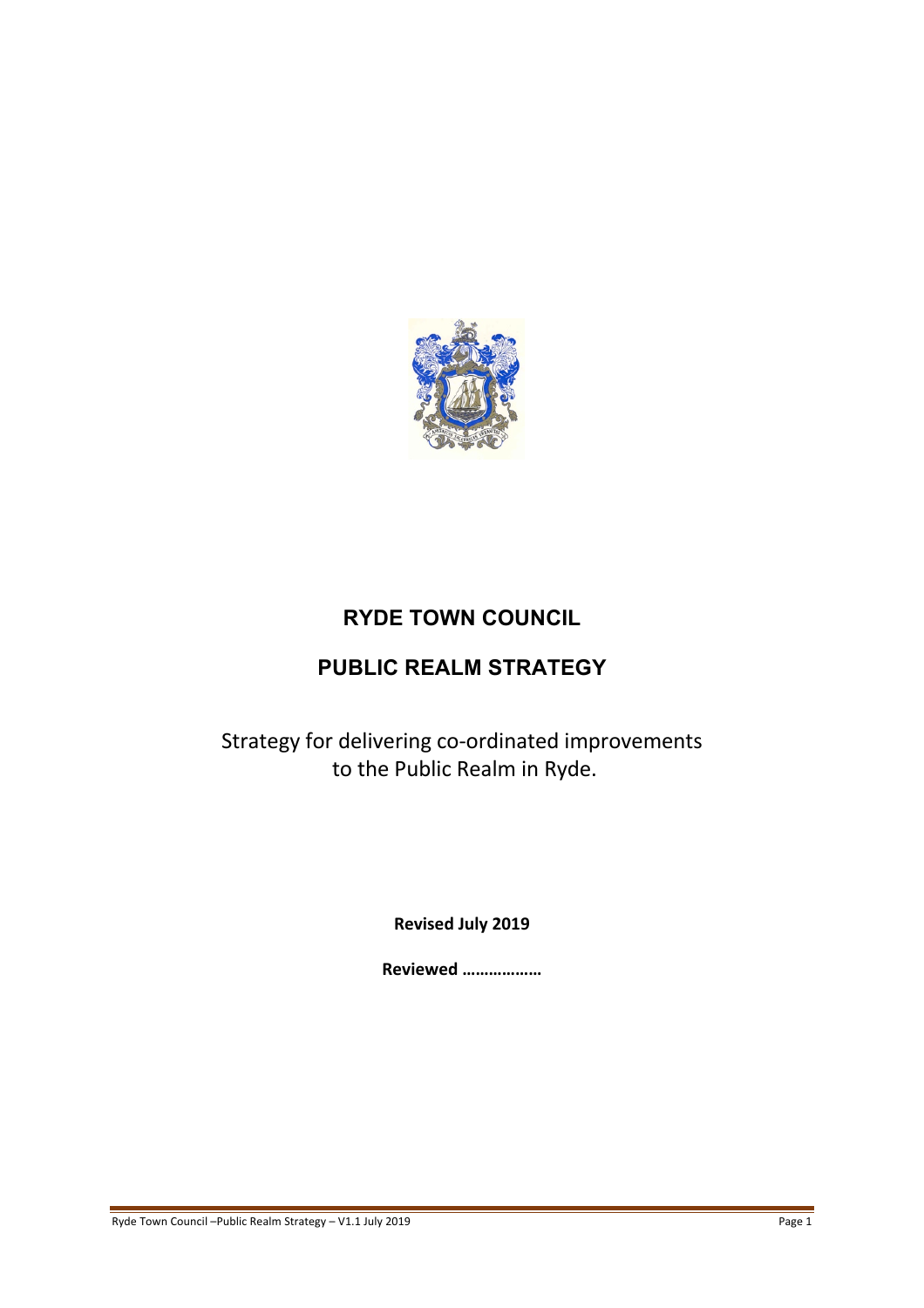## **Strategy for delivering co-ordinated improvements to the Public Realm.**

Ryde is one of the main gateways to the Isle of Wight and its largest town. Considerable development in the 19th Century created a town with strong retail, economic, social and tourism functions and a rich wealth of townscape quality. Changes in the patterns of tourism and a gradual economic decline in the town since the 1960s have led to a loss of economic prosperity. This has had an impact on the quality of building maintenance, the loss of traditional urban features and the longer-term vitality of the town as a whole.

This public realm strategy is a key initiative and has been developed to ensure that the Town Councils newly established Public Realm Budget is used to deliver sustainable and appropriate public realm solutions in Ryde, underpinned by quality of design, local distinctiveness and respect for historic character. It takes regard of various plans and policies that have sought to provide a steer on the matters previously, namely Ryde Town Council's Position Statement, any future Place Plan for Ryde and the Atkins Ryde Public Realm Strategy.

Good design can help to create successful places where people will choose to live, work, invest and take their leisure. It can reinforce planning goals, making urban areas such as Ryde more sustainable by encouraging the careful use of resources, creating a quality environment, attracting business and investment and reinforcing civic pride and sense of place. It is also important to consider cause and effect throughout the town and across all aspects of infrastructure, development and social and economic provision. Conversely, piecemeal and uncoordinated initiatives can damage the character and integrity of a town.

The proposed public realm elements should reflect and respect the existing high quality architectural and townscape settings. Low quality treatments which do not respect these characteristics will not be encouraged. Quality should not be compromised for short-term improvements. A consistent and unifying response to the public realm is important for its longer-term appeal and development .

The guidance below and the supplementary guidance documents (Appendix 1 and 2 ) set out the following.

- The design themes of public realm elements and explains where the various styles will be adopted.
- The process by which the various projects are evaluated and graded for suitability for Public Realm Funding
- The various steps which the proposed projects will need to take to reach completion